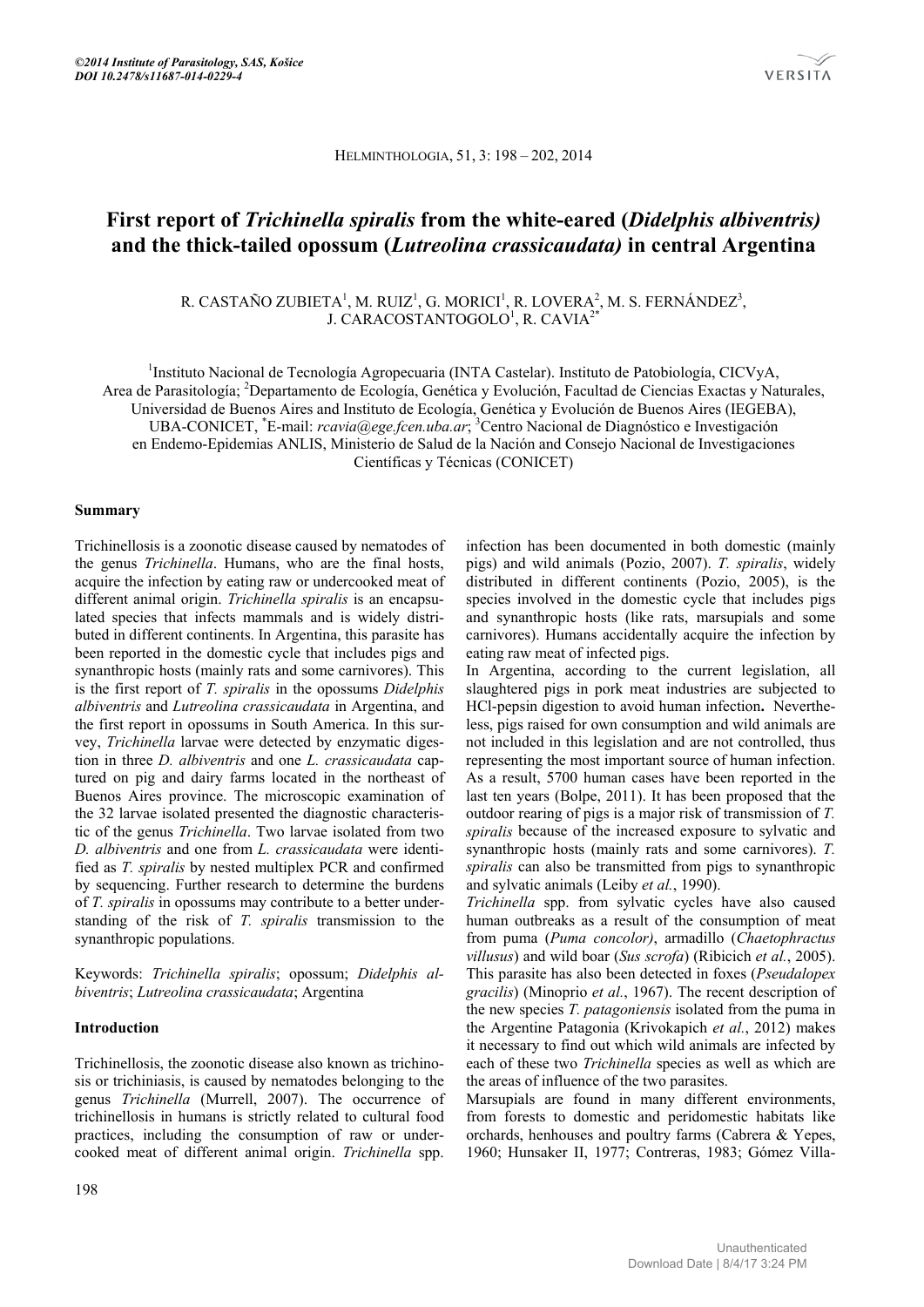fañe *et al.*, 2004). Since they have been described as reservoirs of numerous diseases (Potkay, 1977; Schweigmann *et al.*, 1999; Gomes *et al.*, 2003; Bodini Santiago *et al.*, 2007; Pérez Carusi *et al.*, 2009), some marsupials are considered a link between wild and domestic habitats for the transmission of zoonotic diseases (Gómez Villafañe *et al.*, 2004; Pérez Carusi *et al.*, 2009).

In environments related to the human population, opossums of the genus *Didelphis* are associated with garbage produced by humans, indicating the close relation between these animals and humans (Pérez Carusi *et al.*, 2009). *Didelphis albiventris*, the white-eared opossum, is one of the six species of the genus. It is widely distributed in the American continent, from eastern North America throughout eastern South America, from northeastern Brazil through Paraguay, Uruguay and southern Argentina, up to 47 °S (Cabrera & Yepes, 1960; Cerqueira, 1985; Navone & Suriano, 1992; Lemos & Cerqueira, 2002). Although *D. albiventris* is mainly insectivorous, it may adopt omnivorous feeding habits, including fruits and vertebrates in its diet (Cabrera & Yepes, 1960; Navone & Suriano, 1992; Cáceres, 2002), thus appearing to be opportunistic (Aléssio *et al.*, 2005).

*Lutreolina crassicaudata*, the thick-tailed opossum, which is the only living species of the genus, also has a wide distribution, occurring in southern Brazil, Argentina, Uruguay, Paraguay and part of Bolivia, as well as in areas of northern South America, such as Colombia, Venezuela and Guyana (Redford & Eisenberg, 1992; Flores *et al.*, 2007). Although *L. crassicaudata* is less studied than *D. albiventris* and other didelphid marsupial species (Santori *et al.*, 2005), it is known that this marsupial has omnivorous habits (Cáceres *et al.*, 2002; Muschetto *et al.*, 2011). *Monodelphis dimidiate*, the southern short-tailed opossum, and *Gracilinanus agilis*, the gracile mouse opossum, are two other opossums that occur in our study area but in very low abundances.

The aim of this work is to report the first findings of *Trichinella* in the opossums *D. albiventris* and *L. crassicaudata* on intensive animal breeding farms in central Argentina.

#### **Materials and methods**

#### *Study area*

The fieldwork was carried out in the localities of Marcos Paz, Las Heras, Exaltación de la Cruz and San Andrés de Giles located in the northeast of Buenos Aires province, Argentina. The climate is temperate with a mean annual temperature of 17.4 °C (IGM, 1998). The original pastures have been replaced by grain crops and natural or implanted pastures for livestock breeding. The intensive poultry, porcine and bovine cattle farming is also characteristic of this rural area. Trichinellosis is the parasitary disease with highest incidence in Buenos Aires province, with 2387 human cases reported from 2000 to 2010. This is half of the total cases for all the country.

## *Opossum survey and larvae identification*

This study was carried out on porcine and dairy farms as a part of a larger survey where the ecology and parasitology of synanthropic mammals were studied. Trapping campaigns were conducted on ten pig farms and eight dairy farms from December 2008 to November 2011. Each of these farms was sampled four times along one year (once each season). Opossums were captured using cage live traps  $(15 \times 16 \times 31 \text{ cm})$  set in lines in the perimeter of pig sheds or dairies, houses, machinery sheds, food storage sheds or silos and in vegetated areas (including lawn areas, stream weedy borders and weedy borders below fences). The distance between neighboring traps along the lines was 5 to 10 m. Traps were active for three consecutive nights and baited with beef and carrot. The opossums captured were identified to species level. Animals were euthanized with an overdose of ketamine-acepromacine according to Pérez Carusi et al. (2009). The tongue, diaphragm, intercostals and leg muscles were removed and preserved at -30 to 0 °C. A pool of the total muscle samples from each animal was analyzed by artificial digestion in 1 % HCl, 1 % pepsin (Gamble *et al.*, 2000). All larvae isolated were morphologically identified using an inverted microscope. Genomic DNA from all single muscle larvae was extracted and analyzed by nested-multiplex PCR according to Zarlenga et al. (1999). The expansion segment five (ESV) was amplified. Muscle larvae of the *Trichinella* spp. reference isolates *T. spiralis* (ISS599) and *T. patagoniensis* (ISS2311) were used as controls. Forward and reverse sequencing was carried out on PCR products by a capillary DNA sequencer ABI 3730xl DNA analyzer (Applied Biosystems, Macrogen Inc., Seoul, South Korea). Nucleotide sequences were aligned with published sequences for *T. spiralis* (Mallatt & Winchell, 2002) using the software of the European Bioinformatics Institute website (http://www.ebi.ac.uk/Tools/clustalw2/).

# **Results**

A total of 61 opossums (41 *D. albiventris* and 20 *L. crassicaudata*) were captured during the study period, with a total trapping effort of 7026 trap-nights. *D. albiventris* was captured on four dairy farms and six porcine farms, while *L. crassicaudata* was captured on three dairy farms and one porcine farm.

Muscle samples of a total of 59 opossums were processed (mean weight =  $9.01$  g, standard deviation =  $6.11$  g, minimum = 1.45 g, maximum = 24.00 g), while samples of two opossums were lost. We found 32 *Trichinella* spp. larvae in three *D. albiventris* (with 0.67, 2.81 and 1.36 larvae per gram), and one *L. crassicaudata* (with 0.26 larvae per gram). Two of the infected opossums were captured on a stream border of one dairy farm (one *D. albiventris* and the *L. crassicaudata*), while the other two *D. albiventris* were captured on a food shed of another dairy farm and on a breeding shed of a porcine farm. The examination of the 32 larvae under microscope showed the presence of the stichosome, which is a diagnostic characteristic of the genus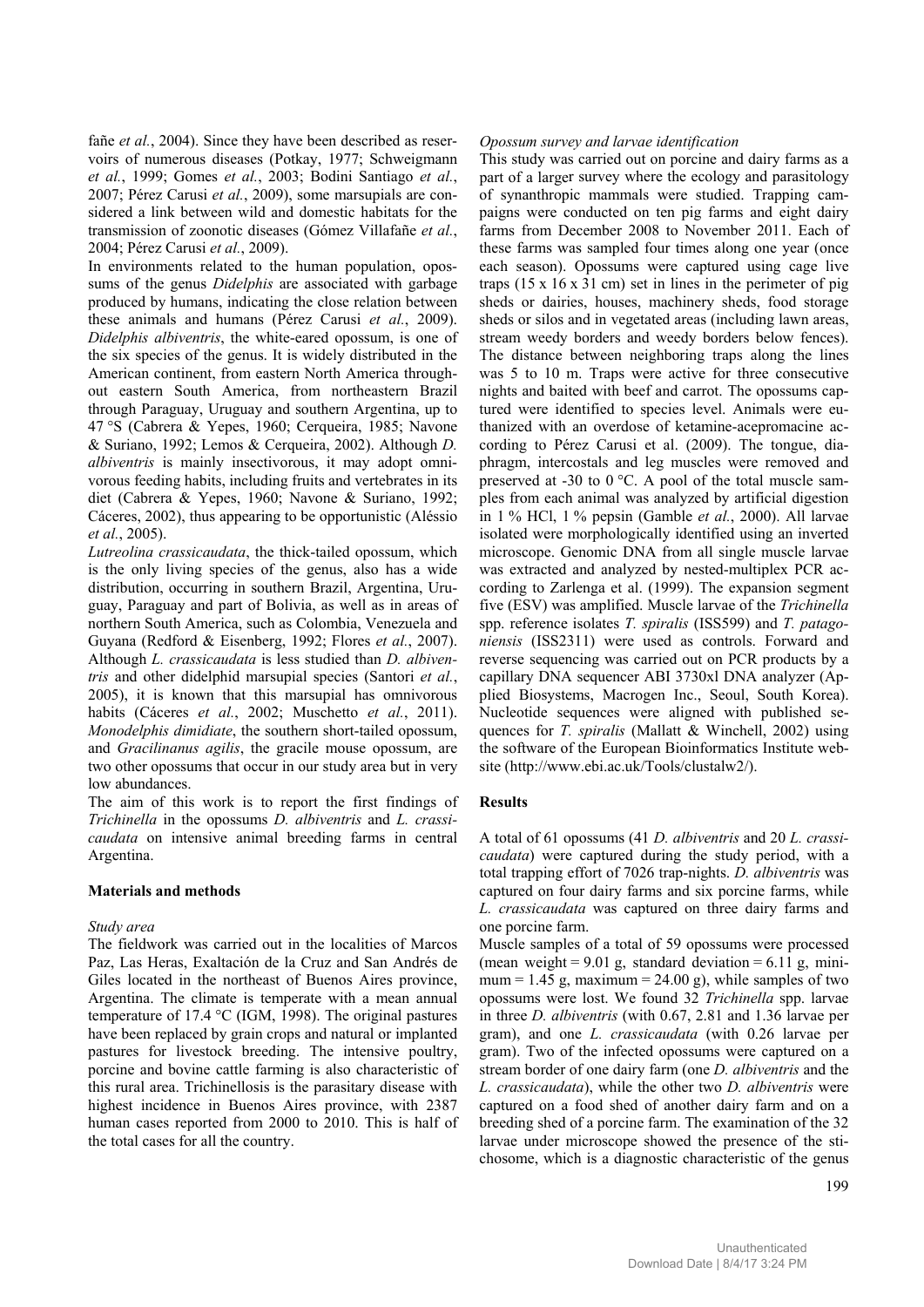*Trichinella*. The other morphological characteristics observed were also consistent with this genus. Additionally, one larva isolated from a *D. albiventris* could not be identified, but it did not have the typical morphological characteristics of the genus *Trichinella*.

The genomic DNA extraction was successful for 15 out of the 32 larvae found, and in three of these 15 the ESV was amplified successfully. Two larvae isolated from two *D. albiventris* and only one from *L. crassicaudata* were identified as *T. spiralis* by nested multiplex PCR, generating the 173-bp fragment consistent with the pattern for *T. spiralis* (Fig. 1). Two isolates, one from *D. albiventris* and the other from *L. crassicaudata*, were also confirmed as *T. spiralis* by sequencing. CLUSTALW2 alignments showed sequences identical to those deposited by Mallatt & Winchell (Mallatt & Winchell, 2002) at GenBank (accession number AF342803.1).

36 *D. albiventris* studied. Less is known about *L. crassicaudata.* In central Argentina, this species has been found parasitized by the helminths *Turgida turgida*, *Pterygodermatites kozeki*, *Aspidodera raillieti*, by the nematodes *Mathevotaenia* sp., and by the acanthocephalans *Hamanniella microcephala* (Navone *et al.*, 1991). In Florianópolis, Brazil, *L. crassicaudata* has been found parasitized by the protozoan *Tetratrichomonas didelphidis* (Tasca *et al.*, 2001).

The number of opossums captured in this study was low to estimate the prevalence in the populations. More individuals of *D. albiventris* and *L. crassicaudata* in a longer period of time should thus be analyzed to determine the role of these opossums as reservoirs or sporadic hosts of *T. spiralis* in the study area. Additional studies about the role of these opossums for pig infection with *T. spiralis* are also needed. However, the fact that we detected infected ani-



Fig. 1. Agarose gel separation of nested multiplex PCR products from: (1) single larva collected from one *D. albiventris*, (2) single larva collected from one *D. albiventris* that showed no features of the genus *Trichinella*, (3) single larva collected from another *D. albiventris*, (4) single larva collected from one *L. crassicaudata*, (5) *T. spiralis* reference strain (ISS599), (6) *T. patagoniensis* reference strain (ISS2311), (7) negative control, (L) 50-bp ladder

#### **Discussion**

Knowledge about pathogens of *L. crassicaudata* and *D. albiventris* is scarce and there are no previous reports of *T. spiralis* infection, being our findings the first report of *T. spiralis* in these species and the first report in opossums in South America*.* In Argentina, some studies looked for this infection in *D. albiventris* with negative results (Gómez Villafañe *et al.*, 2004; Pérez Carusi *et al.*, 2009; Ribicich *et al.*, 2010). In contrast, in the USA, two opossums, *D. marsupialis* and *D. virginiana*, have been previously reported to be infected with *Trichinella* spp. (Pozio, 2005).

As mentioned, in Argentina, some opossums are considered a potential link between wild and domestic habitats for the transmission of zoonotic diseases (Gómez Villafañe *et al.*, 2004; Pérez Carusi *et al.*, 2009). Pérez Carusi *et al.*  (2009) conducted a screening of different pathogens in *D. albiventris* in a rural area of central Argentina and found *Leptospira interrogans* and *Salmonella enterica* in 13 % and 4 % of the 179 individuals tested, respectively*,* but found no individuals infected by *T. spiralis*. Moreover, Ribicich *et al.* (2010) reported no *Trichinella* spp*.* in other

mals suggests that these opossums could participate in the transmission cycle of *T. spiralis*. The infected opossums were all captured on pig and dairy farms and one *D. albiventris* was found inside a food storage shed of a dairy farm with high human activity. Since these opossums have home ranges that exceeded the farm limits, with moving areas around the nesting place of 7.04 ha for *D. albiventris* (Sanches Quadros Altomare *et al.*, 2012) and 0.95 ha for *L. crassicaudata* (Cajal, 1981), they could use the surrounding rural habitats of the farms. Also, individuals of Norway rat (*Rattus norvegicus*), black rat (*R. rattus*), and house mouse (*Mus musculus*) have been previously found infected with *T. spiralis* on the farms studied in the present survey (Lovera R, unpublished data). For all these reasons, we agree with the idea that these opossum species could act as a link between wild and domestic habitats for the transmission of zoonotic diseases as Trichinellosis.

#### **Acknowledgements**

We are extremely grateful to Ignacio, Tito, Mario, Roberto, Augusto, Santiago, Mariano, Pablo, Horacio, Lautaro,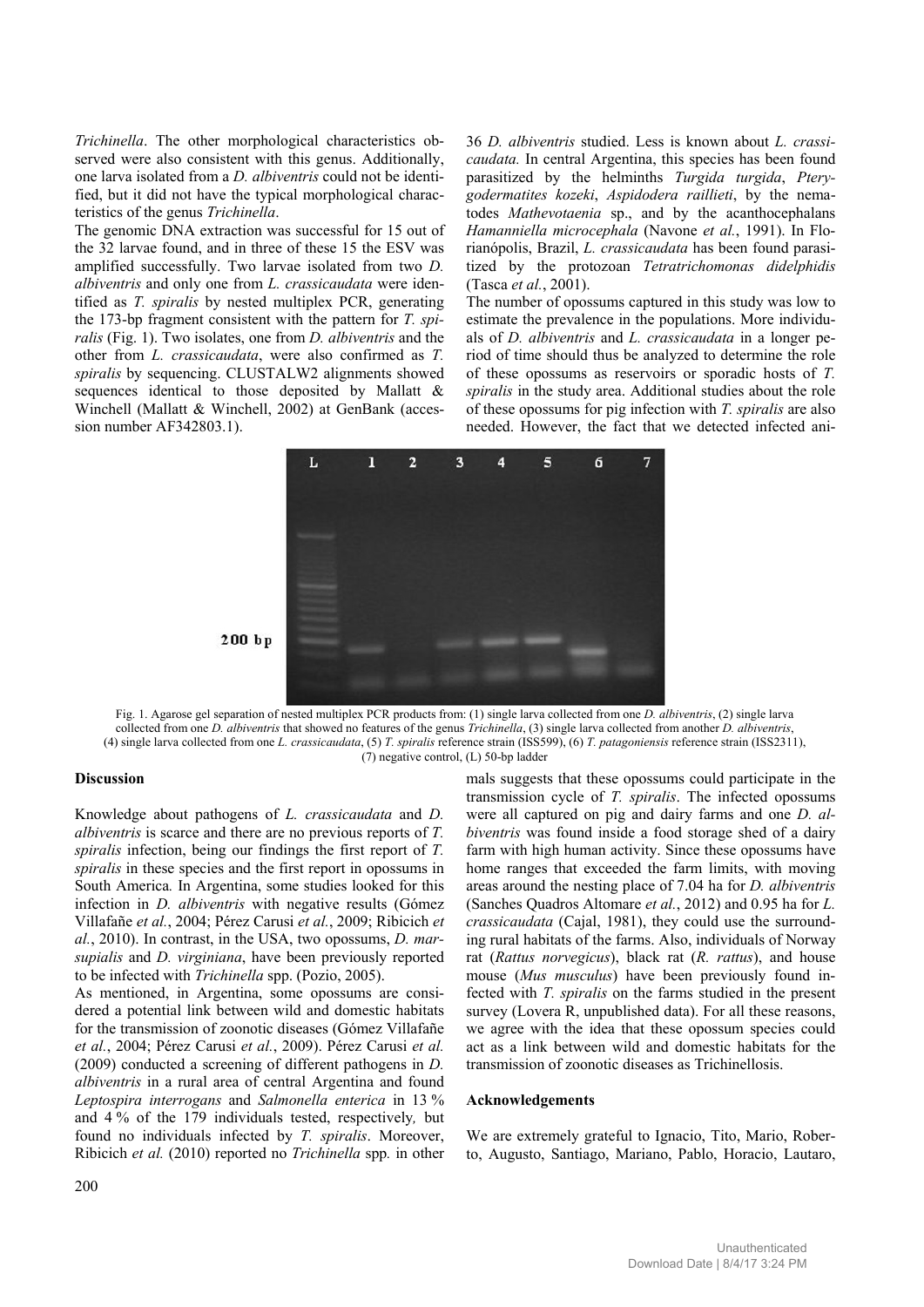Hugo, Osvaldo, Nicolás, Juan Carlos, Guillermo, Juanchi, Ramón, Diego, Maxi, Miguel, managers, owners and professionals of the pig and dairy farms for their support. We also thank Violeta Rimieri, María Victoria Vadell, Daniela Montes de Oca, Vanina León, María Busch, Noelia Campallo, Emiliano Muschetto, Isabel Gómez Villafañe, Mariano Gonzalez King, Ignacio Gould and Laura Calfayán for their assistance in the fieldwork. We would also like to thank "San Marco Veterinary" for their help, hospitality and logistical support. This research was supported by grants from the Instituto Nacional de Tecnología Agropecuaria (INTA), Universidad de Buenos Aires (UBACYT), Agencia Nacional de Promoción Científica y Tecnológica and CONICET (Argentina). Handling of animals throughout the study followed Argentine Law for Animal Care (National Law 14346; see http://www.sarem.org.ar).

## **References**

ALÉSSIO, F. M., MENDES PONTES, A. R., LUNA DA SILVA, V. (2005): Feeding by *Didelphis albiventris* on tree gum in the northeastern Atlantic forest of Brazil. *Mastozool. Neotrop.*, 12(1): 37 – 52

BODINI SANTIAGO, M. E., VASCONCELOS, R. O., REINALDO FATTORI, K., PRADO MUNARI, D., MICHELIN, A. D. F., LIMA, V. M. F. (2007): An investigation of *Leishmania* spp. in *Didelphis* spp. from urban and peri-urban areas in Bauru (São Paulo, Brazil). *Vet. Parasitol.*, 150(4): 283 – 290. DOI: 10.1016/j.vetpar.2007.09.026

BOLPE, J. E. (2011): Triquinosis: aspectos epidemiológicos, de diagnóstico y control de una zoonosis endémica en la República Argentina. In: J. BASUALDO, R. CACCHIONE, R. DURLACH, P. MARTINO, A. SEIJO (Eds.) *Temas de zoonosis V,* Asociación Argentina de Zoonosis, Buenos Aires, pp. 347 – 354

CABRERA, A., YEPES, J. (1960): *Mamíferos Sud-Americanos.* 2nd Edition. Buenos Aires, Argentina: Companía Argentina de Editores SA, 347 pp.

CÁCERES, N. C. (2002): Food habits and seed dispersal by the white-eared opossum, *Didelphis albiventris*, in southern Brazil. *Stud. Neotrop. Fauna Env.*, 37(2): 97 – 104. DOI: 10.1076/snfe.37.2.97.8582

CÁCERES, N. C., GHIZONI-JR, I., GRAIPEL, M. (2002): Diet of two marsupials, *Lutreolina crassicaudata* and *Micoureus demerarae*, in a coastal Atlantic Forest island of Brazil. *Mammalia*, 66(3): 331 – 340. DOI: 10.1515/mamm. 2002.66.3.331

CAJAL, J. (1981): Estudios preliminares sobre el área de acción en marsupiales (Mammalia, Marsupialia). *Physis C*,  $40: 27 - 37$ 

CERQUEIRA, R. (1985): The distribution of *Didelphis* in South America (Polyprotodontia, Didelphidae). *J. Biogeogr.,* 12(2): 135 – 145. DOI: 10.2307/2844837

CONTRERAS, J. (1983): La comadreja overa. In: J. CONTRERAS (Ed) *Fauna Argentina.* Buenos Aires, Argentina: Centro Editor de América Latina, pp. 1 – 32

FLORES, D., DÍAZ, M., BARQUEZ, R., KELT, D., LESSA, E., SALAZAR-BRAVO, J., PATTON, J. (2007): Systematics and Distribution of Marsupials in Argentina: a review. In: KELT, D. A., LESSA, E. P., SALAZAR-BRAVO, J., PATTON, J. L. (Eds) *The Quintessential Naturalist. Honoring the Life and Legacy of Oliver P. Pearson.* Berkeley, USA: University of California Publications in Zoology, pp. 579 – 670

GAMBLE, H., BESSONOV, A., CUPERLOVIC, K., GAJADHAR, A., VAN KNAPEN, F., NOECKLER, K., SCHENONE, H., ZHU, X. (2000): International Commission on Trichinellosis: Recommendations on methods for the control of *Trichinella* in domestic and wild animals intended for human consumption. *Vet. Parasitol.*, 93(3): 393 – 408. DOI: 10.1016/S0304-4017(00)00354-X

GOMES, D. C., CRUZ, R. P. D., VICENTE, J. J., PINTO, R. M. (2003): Nematode parasites of marsupials and small rodents from the Brazilian Atlantic Forest in the State of Rio de Janeiro, Brazil. *Rev. Bras. Zool.*, 20(4): 699 – 707. DOI: 10.1590/S0101-81752003000400024

GÓMEZ VILLAFAÑE, I. E., MIÑARRO, F., RIBICHICH, A. M., ROSSETTI, C. A., ROSSOTTI, D., BUSCH, M. (2004): Assessment of the risks of rats (*Rattus norvegicus*) and opossums (*Didelphis albiventris*) in different poultry-rearing areas in Argentina. *Braz. J. Microbiol.*, 35: 359 – 363. DOI: 10.1590/S1517-83822004000300017

IGM (1998): *Atlas Geográfico de la República Argentina*. Buenos Aires, Argentina: Instituto Geográfico Militar, 95 pp.

HUNSAKER II, D. (1977): Ecology of New World marsupials. In: HUNSAKER II, D. (Ed) *The biology of marsupials.*  New York, USA: Academic Press, pp. 99 – 113

KRIVOKAPICH, S. J., POZIO, E., GATTI, G. M., GONZALEZ PROUS, C. L., RIBICICH, M., MARUCCI, G., ROSA, G. L., CONFALONIERI, V. (2012): *Trichinella patagoniensis* n. sp. (Nematoda), a new encapsulated species infecting carnivorous mammals in South America. *Int. J. Parasitol.*, 42(10): 903 – 910. DOI: 10.1016/j.ijpara.2012.07.009

LEIBY, D. A., DUFFY, C. H., MURRELL, K. D., SCHAD, G. A. (1990): *Trichinella spiralis* in an agricultural ecosystem: transmission in the rat population. *J. Parasitol.*, 76: 360 – 364. DOI: 10.1007/BF00536342

LEMOS, B., CERQUEIRA, R. (2002): Morphological differentiation in the white-eared opossum group (Didelphidae: Didelphis). *J. Mammal.*, 83(2): 354 – 369. DOI: 10.1644/1545-1542(2002)083<0354:MDITWE>2.0.CO;2

MALLATT, J., WINCHELL, C. J. (2002): Testing the new animal phylogeny: first use of combined large-subunit and small-subunit rRNA gene sequences to classify the protostomes. *Mol. Biol. Evol.*, 19(3): 289 – 301. DOI: 10.1093/oxfordjournals.molbev.a004082

MINOPRIO, J., NAVES, H., ABDON, D. (1967): Factores ecológicos determinantes de la triquinosis silvestre en el oeste de San Luis y este de Mendoza. *Anales Soc. Cientif. Arg.* 183: 19 – 30

MURRELL, K. (2007): Trichinellosis: The global status and essentials for control. In: C. EDDI, M. VARGAS TERÁN (Eds.) *Mejoramiento del control de la trichinellosis.* Rome, Italy: FAO America Latina y el Caribe, pp. 100 – 111

MUSCHETTO, E., CUETO, G. R., SUÁREZ, O. V. (2011): New data on the natural history and morphometrics of *Lutre-*